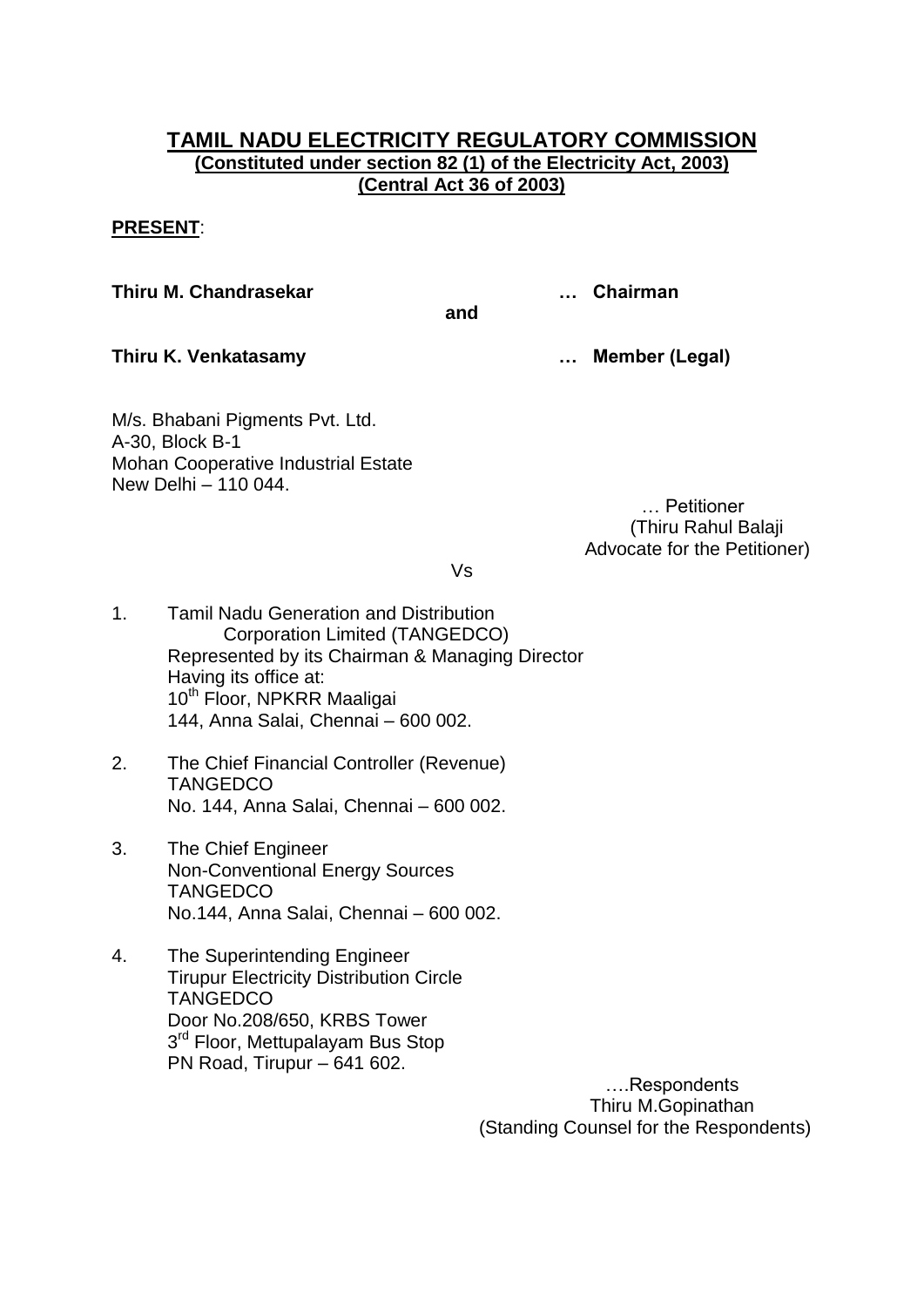## **Dates of hearing : 28-12-2021; 19-01-2022; 01-02-2022 15-02-2022 and 01-03-2022**

### **Date of Order : 15-03-2022**

The D.R.P.No.20 of 2021 came up for final hearing on 01-03-2022. The Commission upon perusing the affidavit filed by the petitioner, counter affidavit filed by the respondent and all other connected records and after hearing both the parties passes the following:-

#### **ORDER**

### **1. Prayer of the Petitioner in D.R.P.No.20 of 2021:-**

The prayer of the Petitioner in the above D.R.P.No.20 of 2021 is to pass an order directing the Respondents to forthwith make payment of a sum of Rs.90,62,345/- (Rupees Ninety Lakhs Sixty Two Thousand Three Hundred and Forty Five only) being the interest due and payable to the petitioner till 30-11-2021 against delayed payments made by TANGEDCO for power supplied and such further *pendent lite* interest as the Commission may deem fit from the date of filing till the date of realization and to direct the respondents to bear the costs of the instant petition including court fees and legal expenses and make payment of the said sum to the petitioner.

## **2. Facts of the Case:-**

This petition has been filed to direct the Respondents to pay sums due and payable of Rs.90,62,345/- as interest until 30.11.2021 under the Power Purchase Agreements entered into with Respondent TANGEDCO for the sale of power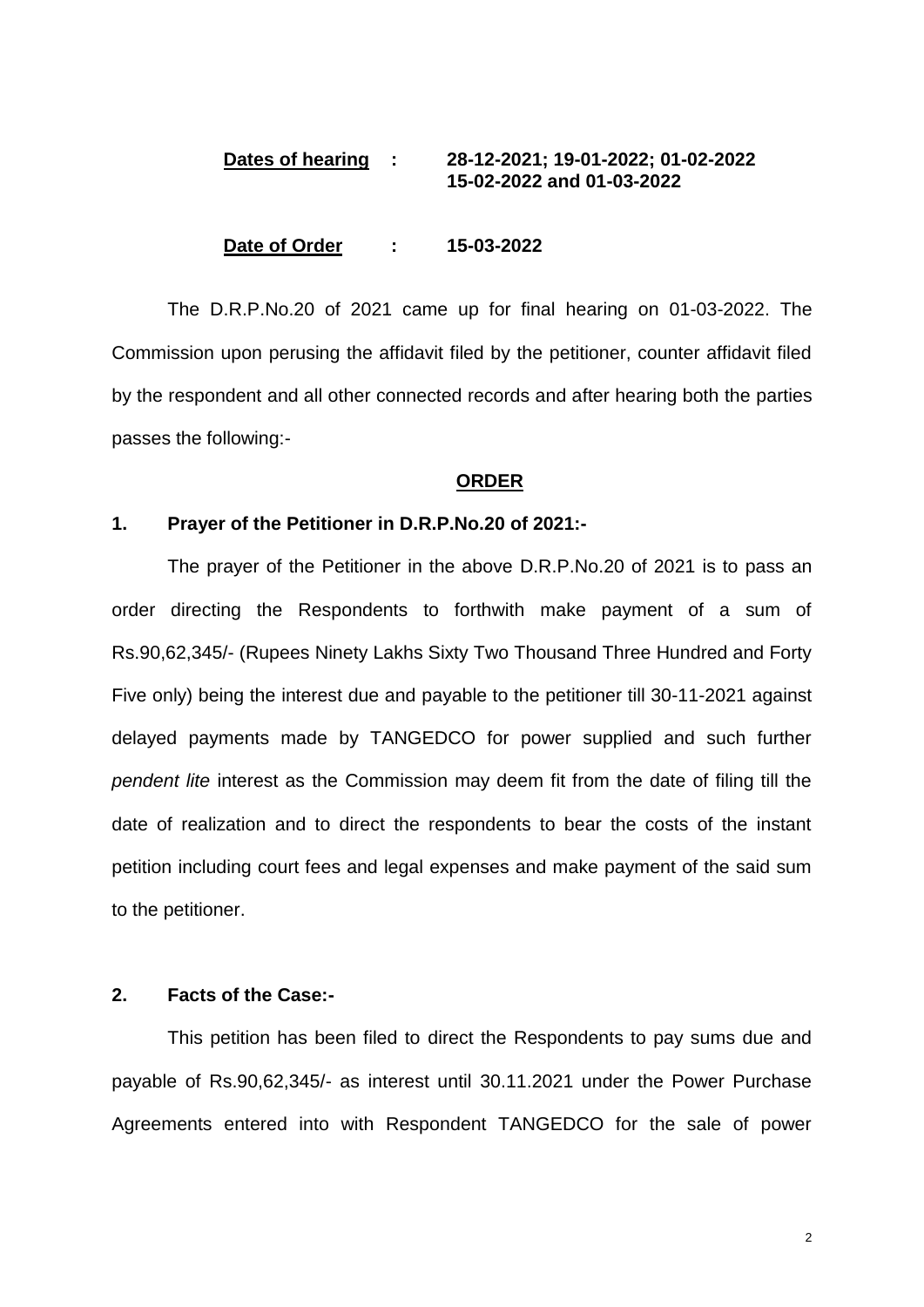generated by the Petitioner's Wind Energy Generators for payments effected for the period beginning April 2017

### **3. Contentions of the Petitioner:-**

3.1. The present petition is being filed seeking for payments due to the petitioner under the Wind Energy Purchase Agreements it has entered into with the Respondent TANGEDCO. The belated payment to the petitioner is all the more objectionable since not only have payments been effected after years of Invoices being raised, even when such payments are effected, they are not paid with the interest in terms of the Tariff Order and applicable terms of the EPA. By inordinately delaying such payments the Respondents have pushed the petitioner to financial distress by not only withholding payments under EPAs for years together but also not paying interest for the belated payments despite an express clause to the effect in the EPA.

3.2. The standard methodology now being employed by the respondent is to delay payment of invoices to renewable energy generators for years together and then force them to give rebates against Invoices as a pre-condition to release payments and also seek for express undertakings seeking waiver of interest claims or agreeing for 50% rebate on interest. Such actions are contrary to the express regulatory scheme and contrary to the binding judgment of the Hon'ble Supreme Court where TANGEDCO was a party and the Hon'ble Supreme Court has held that obtaining rebates against payments were contrary to express terms of the EPA and are impermissible. It has therefore become necessary to approach this Hon'ble Tribunal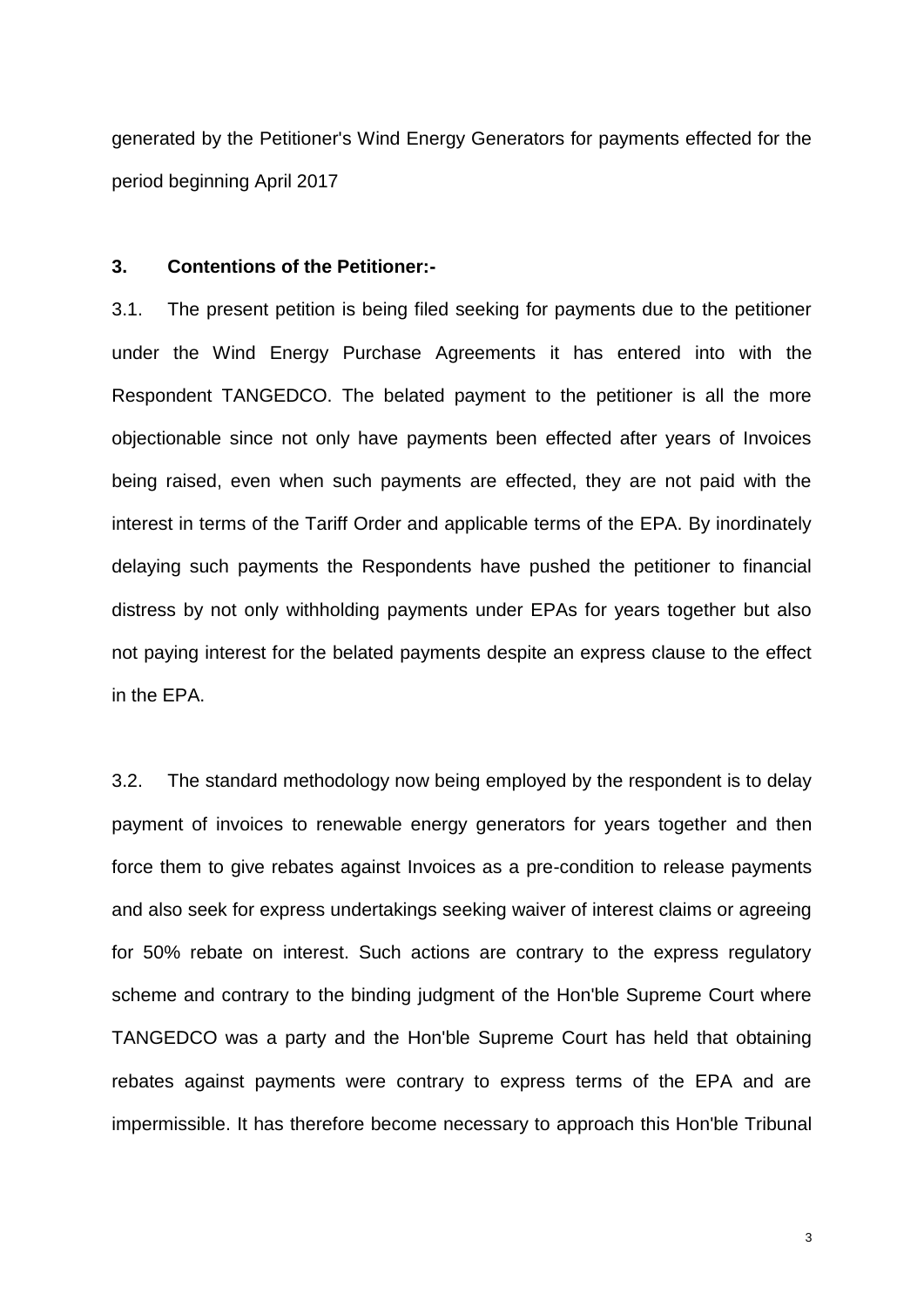to seek payments that have become due on an urgent basis and to seek enforcement of such payments.

3.3. The petitioner entered into an Energy Purchase Agreement dated 31.03.2010 with the Respondent TANGEDCO. The Petitioner has manufacturing units at several places in India and is, inter alia, involved in the business of developing and operating Wind Energy Generation projects by utilizing clean technology. It has wind power generating projects to the tune of 1.5 MW in the state of Tamil Nadu.

3.4. It has wind power generation projects in V.Kallipalayam village, Tirupur Taluk, Coimbatore District, Location No. E-739 in the state of Tamil Nadu. The power generated in these units is being sold to TANGEDCO under the terms of the Energy Purchase Agreement/Energy Wheeling Agreement executed on 31.03.2010.

3.5. The petitioner has entered into Energy Purchase Agreements with the Respondent, for sale of electricity generated under preferential Tariff Regime. The EPAs contain interest payment clauses. Even without an interest clause, it has been held that as regards the WEGs Commissioned under the preferential Tariff Regime by virtue of the judgment of the Hon'ble APTEL in Chairman, TNEB & Another Vs. Indian Wind Power Association and Others in Appeal No.11 of 2012 dated 17.04.2012 which was upheld by the Hon'ble Supreme Court in C.A.No.2397 of 2014 and 10% p.a. interest fixed.

3.6. The petitioner's WEGs were commissioned after the coming into effect of Tariff Order No.1 of 2009 issued by the Commission and is governed by the said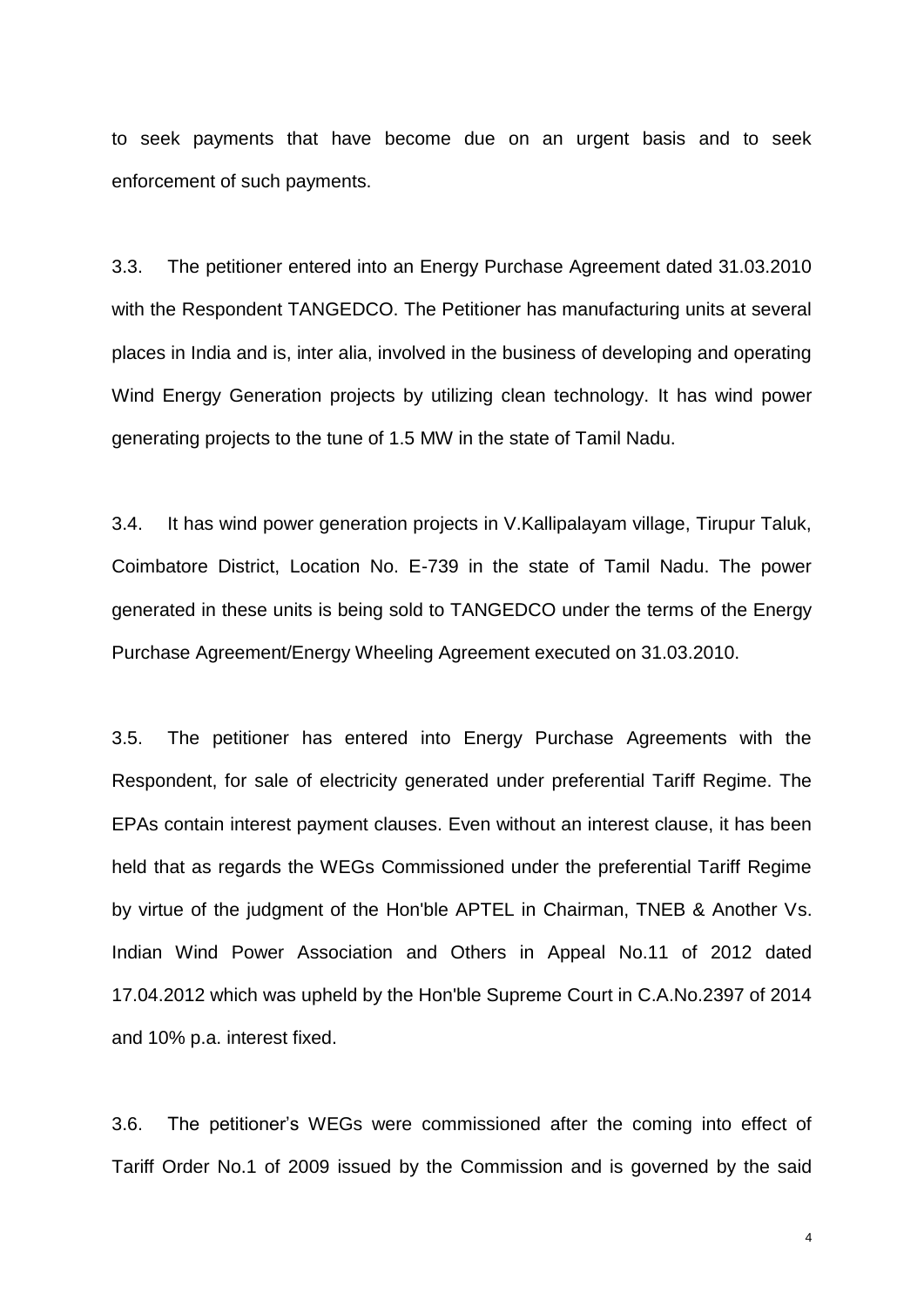order. In Tariff Order No.1 of 2009 issued by the TNERC, there is a specific instruction of interest payment. Para 8.11.1. of the Tariff Order deals with billing and payment and is extracted hereunder:

*"8.11.1. When a wind generator sells power to the distribution licensee, the generator shall raise a bill every month for the net energy sold after deducting the charges for startup power and reactive power. The distribution licensee shall make payment to the generator within 30 days of receipt of the bill. Any delayed payment beyond 30 days is liable for interest at the rate of 1% per month."*

3.7. In light of the specific provision contained in Tariff Order No. 1 of 2009 on interest in delayed payments, which is applicable to all WEGs commissioned after 19.09.2008, the petitioner is entitled to interest on delayed payments on the WEGs for which EPA has been entered into by the Petitioner with the Respondent. The petitioner has raised invoices for power supplied from its WEGs on a monthly basis as per the terms of the EPA.

3.8. The newer WEGs belonging to it operate under the Energy Purchase Agreements wherein TANGEDCO is liable to make payment against invoices raised within a period of 30 days from the date of invoice failing which the invoice amount would be payable along with interest towards delayed payment at the rate of 1% per month. The relevant clause is extracted hereunder for ready reference:-

*"Billing and Payment:*

- *a. The wind energy generator shall raise a bill every month for the net energy sold after deducting the charges for start up power and reactive power.*
- *b. The distribution licensee shall make payment to the generator within 30 days of receipt of the bill. Any delayed payment beyond 30 days is liable for interest at the rate of 1% per month."*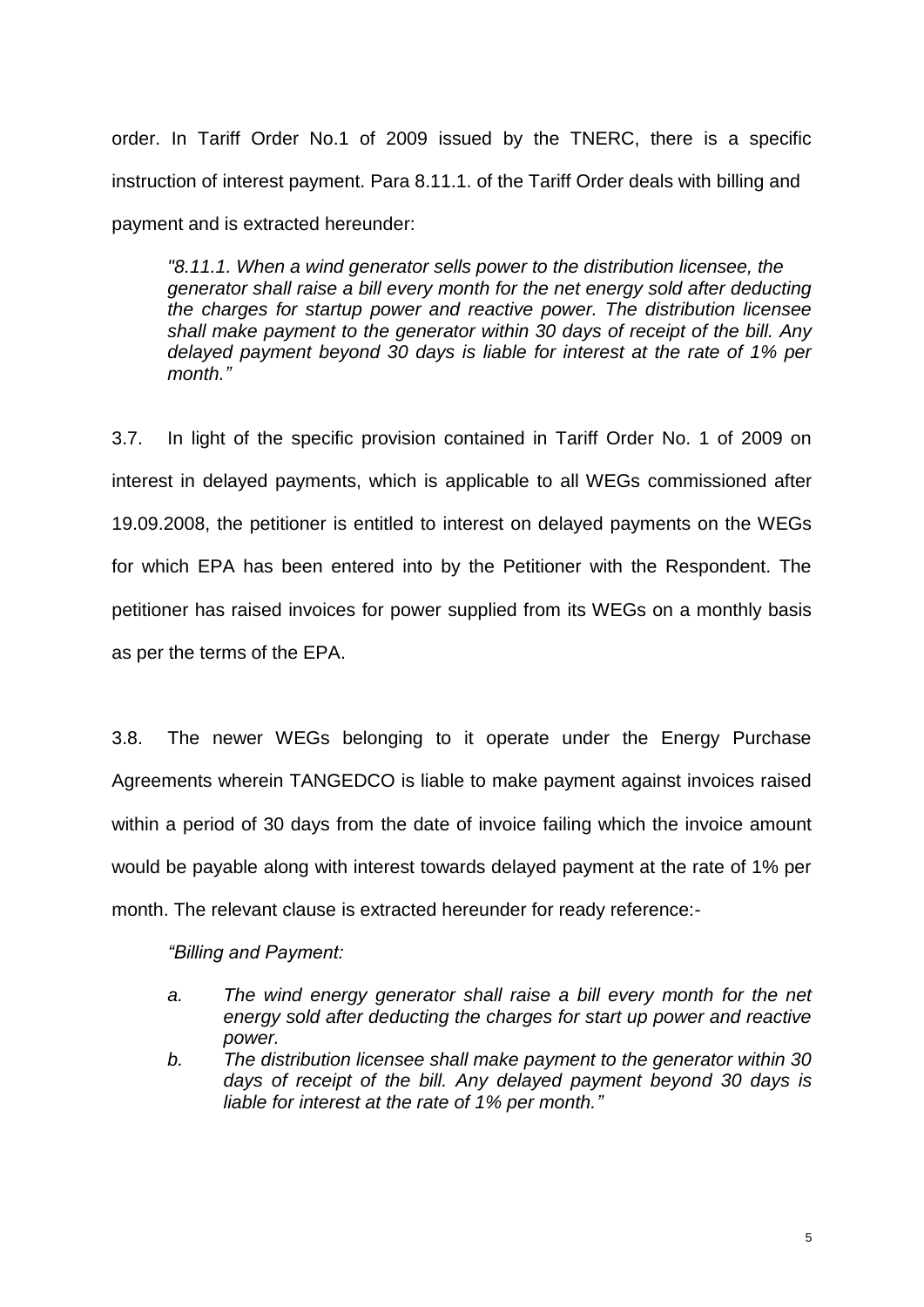3.9. Despite the abovementioned clauses, payment against invoices raised by the petitioner for power sold to TANGEDCO is being delayed inordinately. The petitioner has raised invoices for power supplied from its WEGs on a monthly basis as per the terms of the EPA. Furthermore, the Petitioner had filed a petition, DRP No. 24 of 2014, for interest at 12% p.a. on delayed payments for the period 05/2010 to 04/2013, before the Commission which thereafter, got settled as per the undertaking dated 22.06.2021 providing for reduced interest at 6% p.a. for the said period. The letters dated 05.02.2021 and 22.09.2021 and email dated 01.02.2021 were sent to the Respondents requesting for interest on delayed payments, however, to no avail. In fact, a legal notice dated 10.05.2019 was also issued to the Respondents, but the Petitioner has not received any response in this regard. The petitioner has received only partial payments (50%) against invoices for the period upto June, 2020, after which no payments have been received till date. However, even these partial payments were made after substantial delay and no payment of interest has been received on these delayed payments.

3.10. Thus, the following principles/directives apply for interest with respect to the type of Agreement and date of Commissioning

- *"a. Tariff Order No. 1 of 2009 issued by the Commission, contains a specific inclusion of interest payment.*
	- *(i) Para 8.11.1 of the Tariff Order deals with billing and payment and is as follows:-*

"8.11.1. When a wind generator sells power to the distribution licensee, the generator shall raise a bill every month for the net energy sold after deducting the charges for startup power and reactive power. The distribution licensee shall make payment to the generator within 30 days of receipt of the bill. Any delayed payment beyond 30 days is liable for interest at the rate of 1% per month."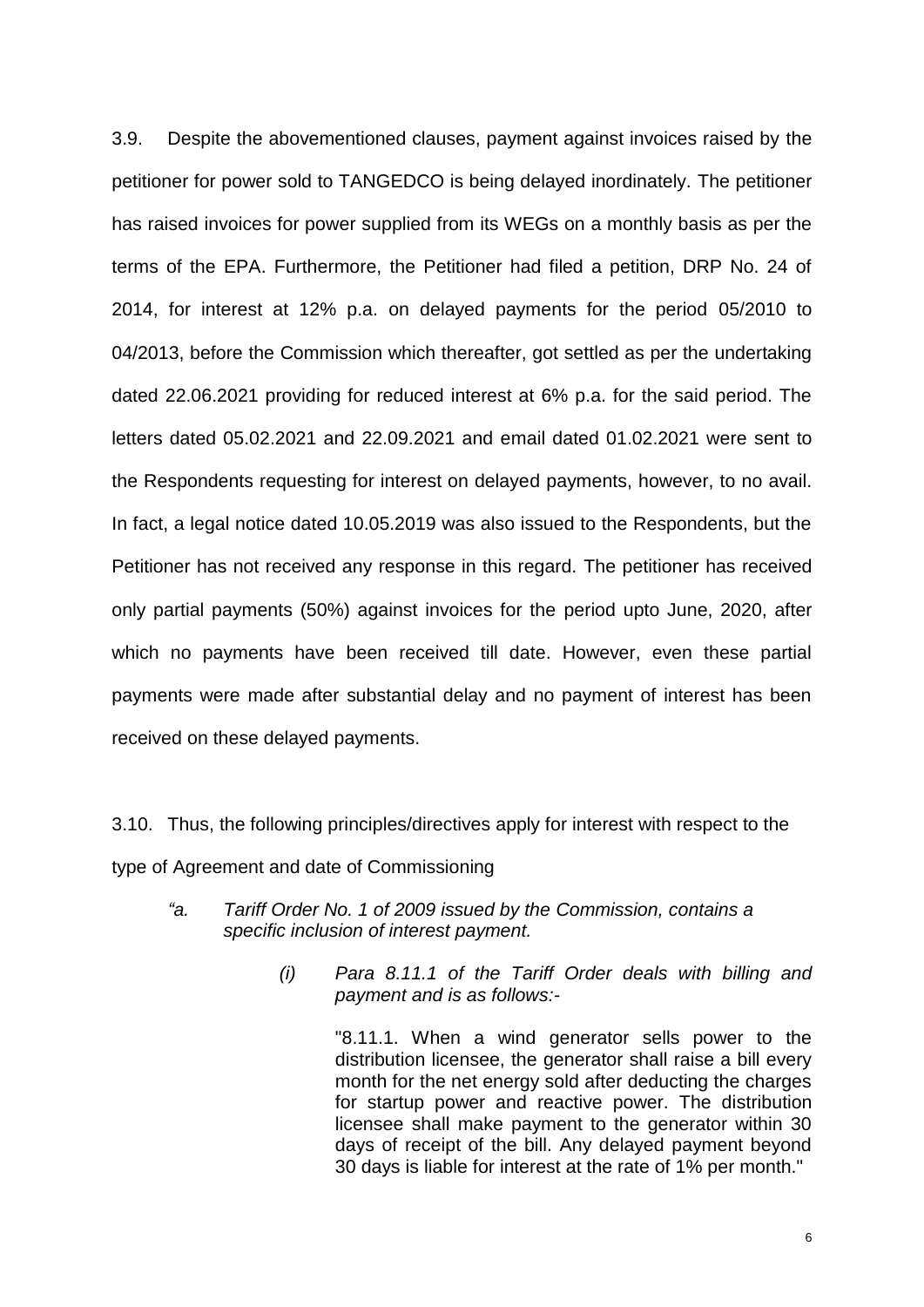Thus, all generators who have WEGs covered by the 2009 Tariff Order will be entitled to claim interest at 1% per month upon pending Invoice amounts beyond 30 days from the receipt of the bill by TANGEDCO (as opposed to 12% p.a. - the rate is a monthly 1% rate under the Tariff order and not an annual rate).

3.11. The power generated by the WEGs, details of which have been set forth in this petition is being sold to TANGEDCO under the respective EPAs. The petitioner has been raising Invoices from time to time in accordance with the Contracts and Tariff Orders. However, for the past few years, the payments that have been received from TANGEDCO are being consistently delayed. Even when payments are made belatedly, they are being made without any interest for such delay. Such nonpayment of interest is a denial of a valuable right conferred by specific Tariff Orders and the judgment of the Hon'ble APTEL.

3.12. It has become necessary to set out the entire regime to highlight the injustice being meted to the generators and the advantage the Respondent is taking due to the inability of the affected parties from approaching the Commission due to the high court fees of 1% of the amount in dispute that has been fixed. The TANGEDCO is also benefiting from the non- awarding of costs and the non-awarding of *pendente lite* interest and the petitioner is therefore seeking for such relief specifically in order that there is a disincentive imposed upon the Respondents from delaying payments and effecting payments to their favoured sectors or generators. Unless the Commission exercises its full powers and puts the respondents to terms, the said illegal actions by the respondent would continue to be resorted to.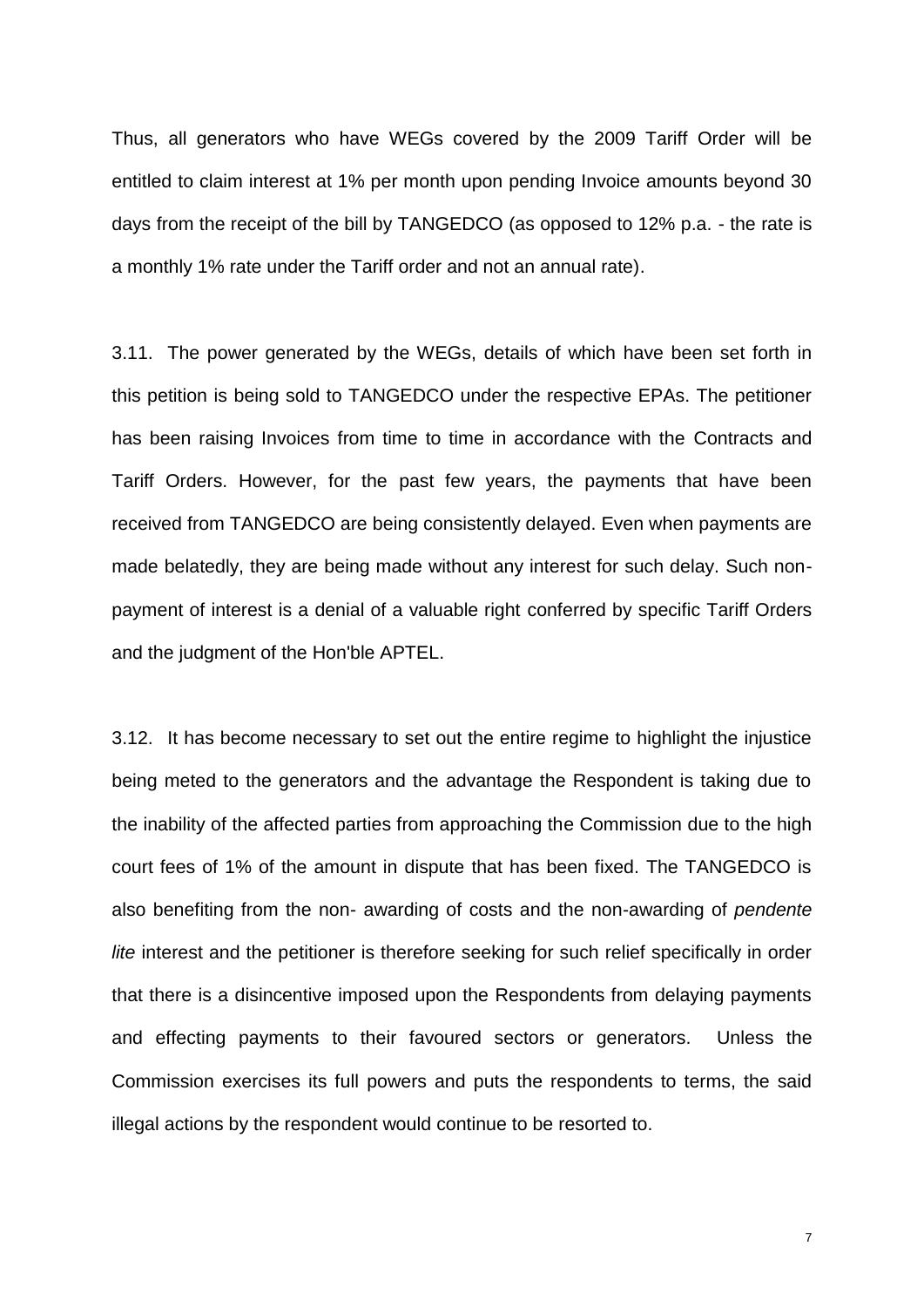3.13. The Electricity Act, 2003, the National Electricity Policy, the National Action Plan on Climate Change (NAPCC) are unanimous in the need to encourage development of Non-conventional energy.

3.14. However, the TANGEDCO has delayed these payments for one year to almost three years consistently. Despite the substantial delay, TANGEDCO has not made any payment of interest on delayed payments contrary to the provisions of the Tariff Order and the terms of the binding contract. The details of the invoices raised such as date of invoices, date of payment, date when the actual payment was made and the amount of interest on delayed payment are annexed.

3.15. The Hon'ble Appellate Tribunal for Electricity has upheld the rationale behind incorporating interest/ surcharge clauses in power purchase agreements in the case of Chairman, TNEB & Another V. Indian Wind Power Association and Others in Appeal No.11 of 2012 dated 17.04.2012. The relevant paragraphs are extracted hereunder:-

*"13. It is settled law, when a certain time limit has been prescribed within which payments have to be made, it would mean that any payments made after the said time period would be subject to payment of interest as indicated above.* 

*17. In any power project, one of the important aspects is the promptitude in payment since the delays would seriously affect the viability of the project. All these projects are substantially funded through finances obtained from various funding organizations require regular repayment of principal loan amount with interest by the generators. Only if regular payments are made for the power generated and supplied the loans can be serviced long with the promised return of investment."*

3.16. In the case of TANGEDCO v PPN Power Generation Co Ltd Civil Appeal No.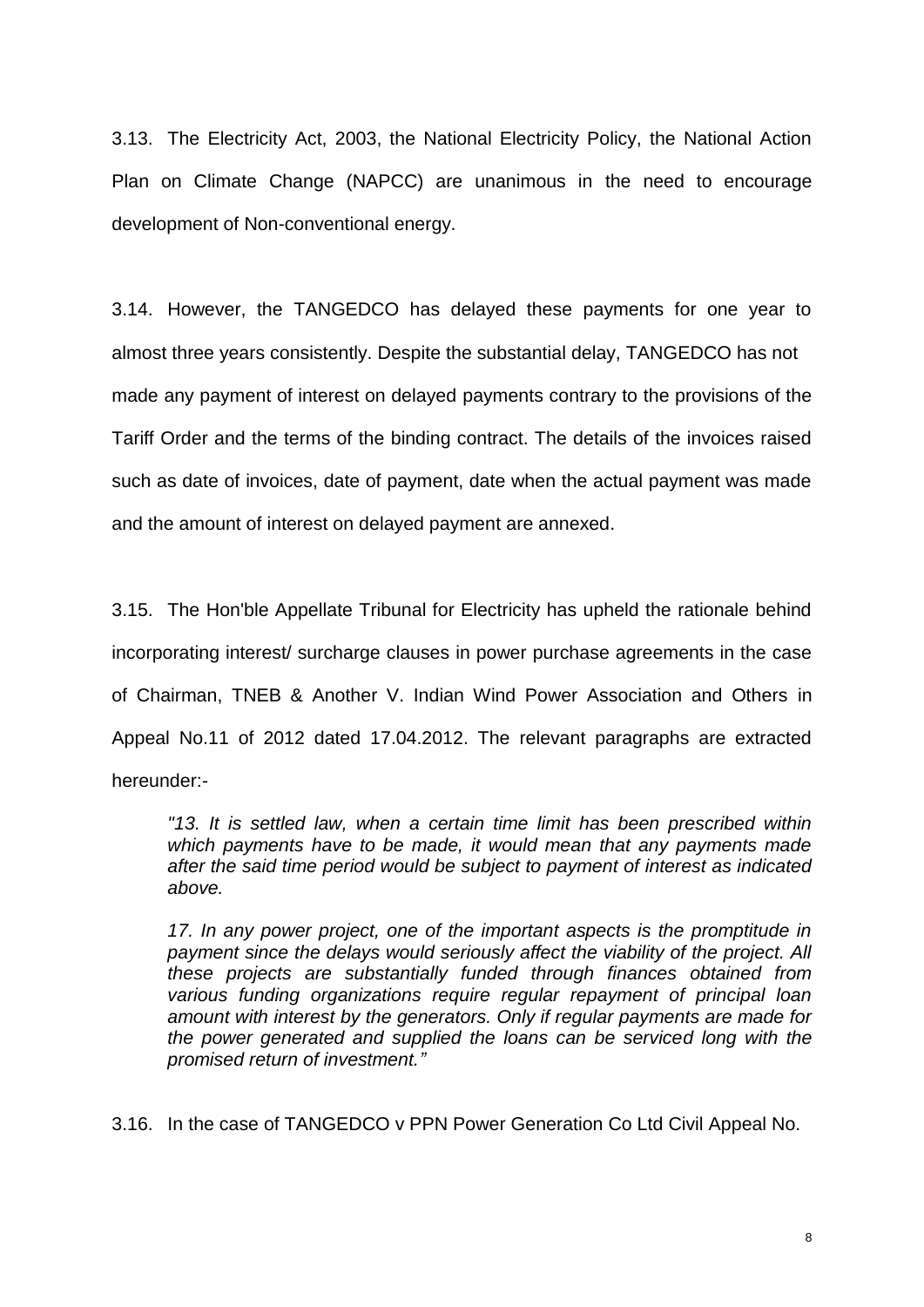4126 of 2013, the Hon'ble Supreme Court of India enunciated the rationale behind

incorporating interest clauses in agreements in the following manner:

*"We are also not able to accept the submission of Mr. Nariman that invoices could not be paid in full as they were only estimated invoices. It is true that reconciliation is to be done annually but the payment is to be made on monthly basis. This cannot even be disputed by the appellant in the face of its claim for rebate at the rate of 2.5% for having made part payment of the invoice amount within 5 days. We also do not find any merit in the submission that any prejudice has been caused to the appellant by the delayed submission of annual invoice by the respondents. Pursuant to the directions issued by the State Commission/ the monthly invoice and annual invoice for the respective years have been redrawn as on 30th September each year. Therefore/ the benefit of interest has been given on such annual invoices. With regard to the issue raised about the interest on late payment/ APTEL has considered the entire matter and come to the conclusion that interest is payable on compound rate basis in terms of Article 10.6 of the PPA. In coming to the aforesaid conclusion/ APTEL has relied on a judgment of this Court in Central Bank of India vs. Ravindra &Ors. In this judgment it has been held as follows:* 

*"………..The essence of interest in the opinion of Lord Wright/ in Riches v. Westminster Bank Ltd. All ER at p. 472 is that it is a payment which becomes due because the creditor has not had his money at the due date. It may be*  regarded either as representing the profit he might have made if he had had *the use of the money/ or/ conversely/ the loss he suffered because he had not that use. The general idea is that he is entitled to compensation for the deprivation; the money due to the creditor was not paid/ or/ in other words/ was withheld from him by the debtor after the time when payment should have been made/ in breach of his legal rights/ and interest was a compensation whether the compensation was liquidated under an agreement or statute. A Division Bench of the High Court of Punjab 2002 (1) SCC 367 speaking through Tek Chand/ J. in CIT v. Dr Sham Lal Narula thus articulated the concept of interest the words 'interest' and 'compensation' are sometimes used interchangeably and on other occasions they have distinct connotation. 'Interest' in general terms is the return or compensation for the use or retention by one person of a sum of money belonging to or owed to another. In its narrow sense/ 'interest' is understood to mean the amount which one has contracted to pay for use of borrowed money …. In whatever category 'interest' in a particular case may be put/ it is a consideration paid either for the use of money or for forbearance in demanding it/ after it has fallen due/ and thus/ it is a charge for the use or forbearance of money. In this sense, it is a compensation allowed by law or fixed by parties, or permitted by custom or*  usage, for use of money, belonging to another, or for the delay in paying

*money after it has become payable."*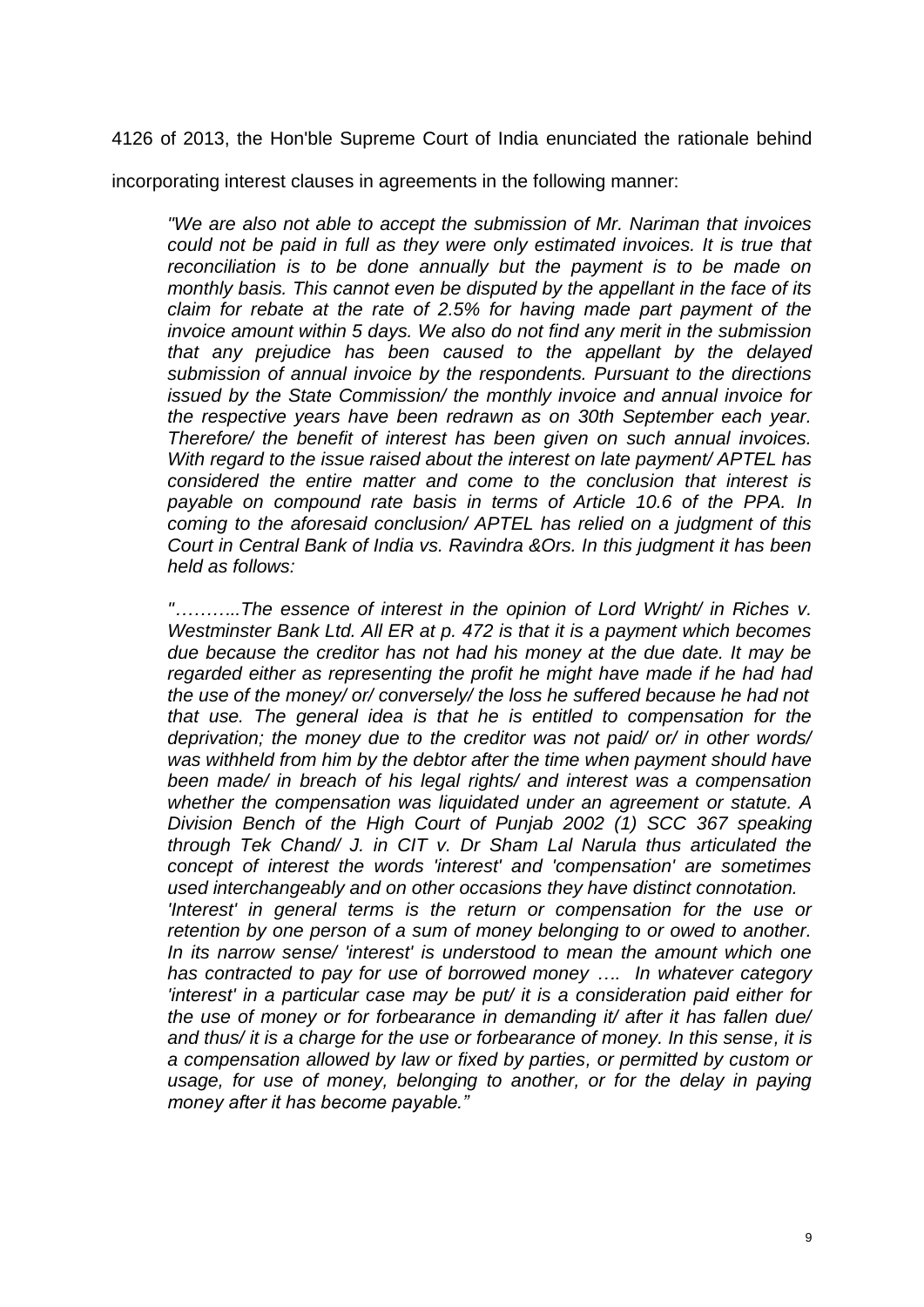3.17. Similar observations have been made by this Court in Indian Council of

Enviro-Legal Action vs. Union of India &Ors. wherein it has been held as follows:

*"178. To do complete justice, prevent wrongs, remove incentive for wrong doing or delay, and to implement in practical terms the concepts of time value of money, restitution and unjust enrichment noted above-or to simply levelisea convenient approach is calculating interest. But here interest has to be calculated on compound basis-and not simple-for the latter leaves much uncalled for benefits in the hands of the wrongdoer.* 

*179. Further, a related concept of inflation is also to be kept in mind and the concept of compound interest takes into account, by reason of prevailing rates, both these factors i.e. use of the money and the inflationary trends, as the market forces and predictions work out.* 

*180. Some of our statute law provide only for simple interest and not compound interest. In those situations, the courts are helpless and it is a matter of law reform which the Law Commission must take note and more so, because the serious effect it has on the administration of justice. However, the power of the Court to order compound interest by way of restitution is not fettered in any way. We request the Law Commission to consider and recommend necessary amendments in relevant laws.* 

*57. The late payment clause only captures the principle that a person denied the benefit of money, that ought to have been paid on due dates should get compensated on the same basis as his bank would charge him for funds lent together with a deterrent of 0.5% in order to prevent delays. It is submitted by Mr.Salve and Mr. Bhushan that bankers of the respondents have applied quarterly compounding or monthly compounding for cash credits during different periods on the basis of RBI norms. Article 10.6 of the PPA has*  followed the norms of the bank. This cannot be said to be unfair as the same *principle would also apply to the Appellants"* 

3.18. The judgment of Central Bank of India vs. Ravindra &Ors would also apply and when the Invoice payments were made belatedly, at the time of effecting payment the interest not having been paid, the said sum became due and payable. Such sum having crystallized would continue to carry interest.

3.19. Furthermore, the Hon'ble Appellate Tribunal for Electricity in cases such as -

(1) Jaipur Vidyut Nigam Limited Vs. Rajasthan Electricity Regulatory Commission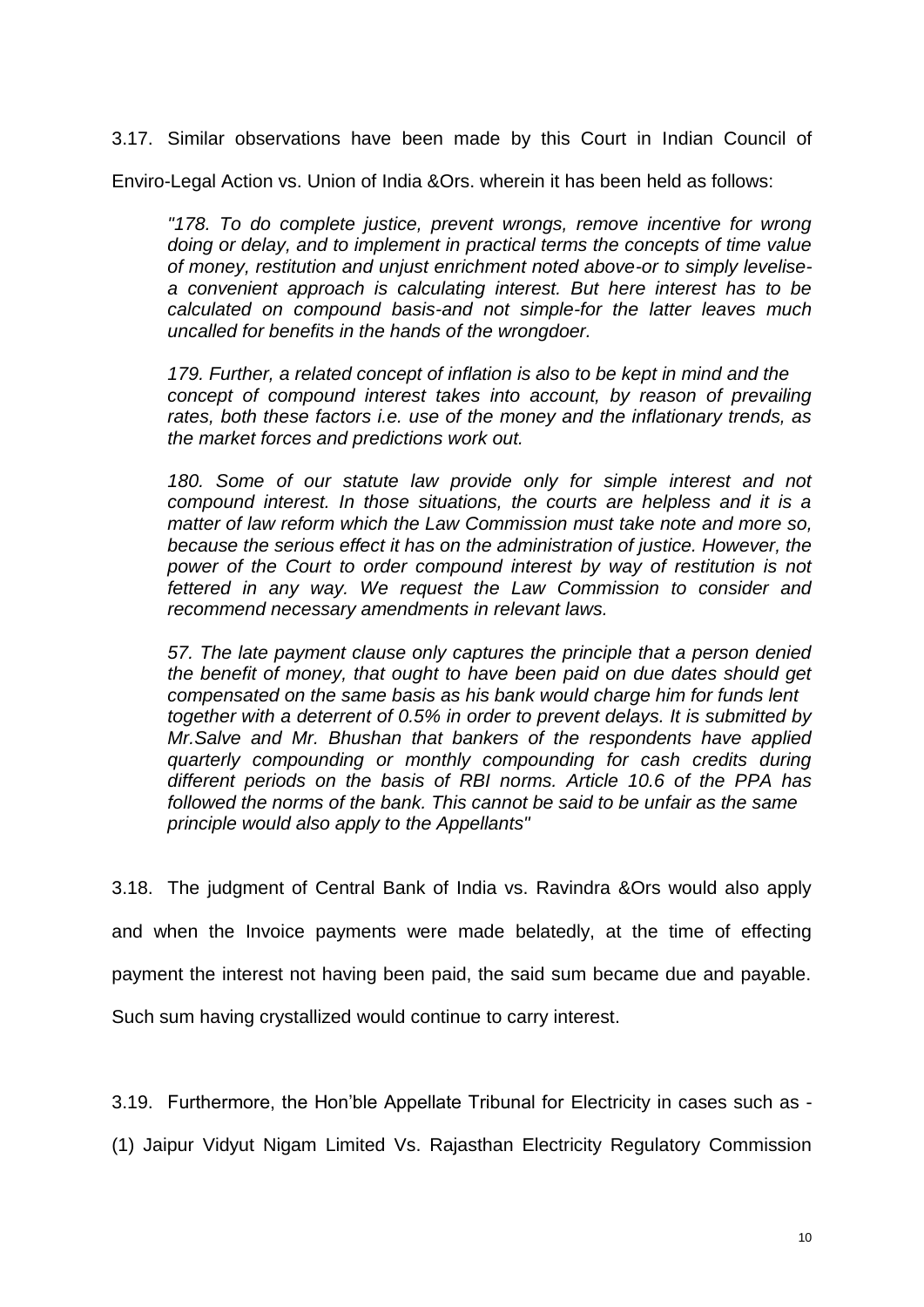([2019] SCC Online APTEL 98) and (2) Maharashtra State Electricity Distribution Co. Ltd. Vs. Maharashtra Electricity Regulatory Commission & Anr. [(2018) SCC Online APTEL 38J has settled the law regarding mandatory payment of Late Payment Surcharge in the event of delay in payment of admitted outstanding dues by the Distribution Licensee to a Generating Company.

3.20. In view of the above, in cases such as the Petitioner's, where there is a specific provision in the EPA enjoining upon the Respondent TANGEDCO the duty to pay interest for delayed honouring of invoices, T/\NGEDCO ought to be held liable to make good the claim for the same, otherwise it would render the whole purpose of incorporating such strictures hollow and meaningless.

3.21. The Respondent TANGEDCO deliberately delays payments to RE Generators who are always paid after conventional generators since the RE Generators are smaller players and cannot easily file recovery proceedings due to the costs involved. As would be seen from their past conduct, the TANGEDCO after withholding payments, on the verge of the Commission would belatedly offer 6% interest and delay payments of even such interest payment. It is thus necessary that such conduct detrimental to the interest of the generators and which is in the teeth of the regulator's directives be curbed and put an end to. Thus, the petitioner is seeking for award of costs of the litigation including court-fees since the petitioner is forced to approach the Commission due to the deliberate disobedience to pay admitted dues. The status of the petitioner is all the more pitiable since it is an RE generator and is already being compensated by the Respondent for the electricity purchased at a very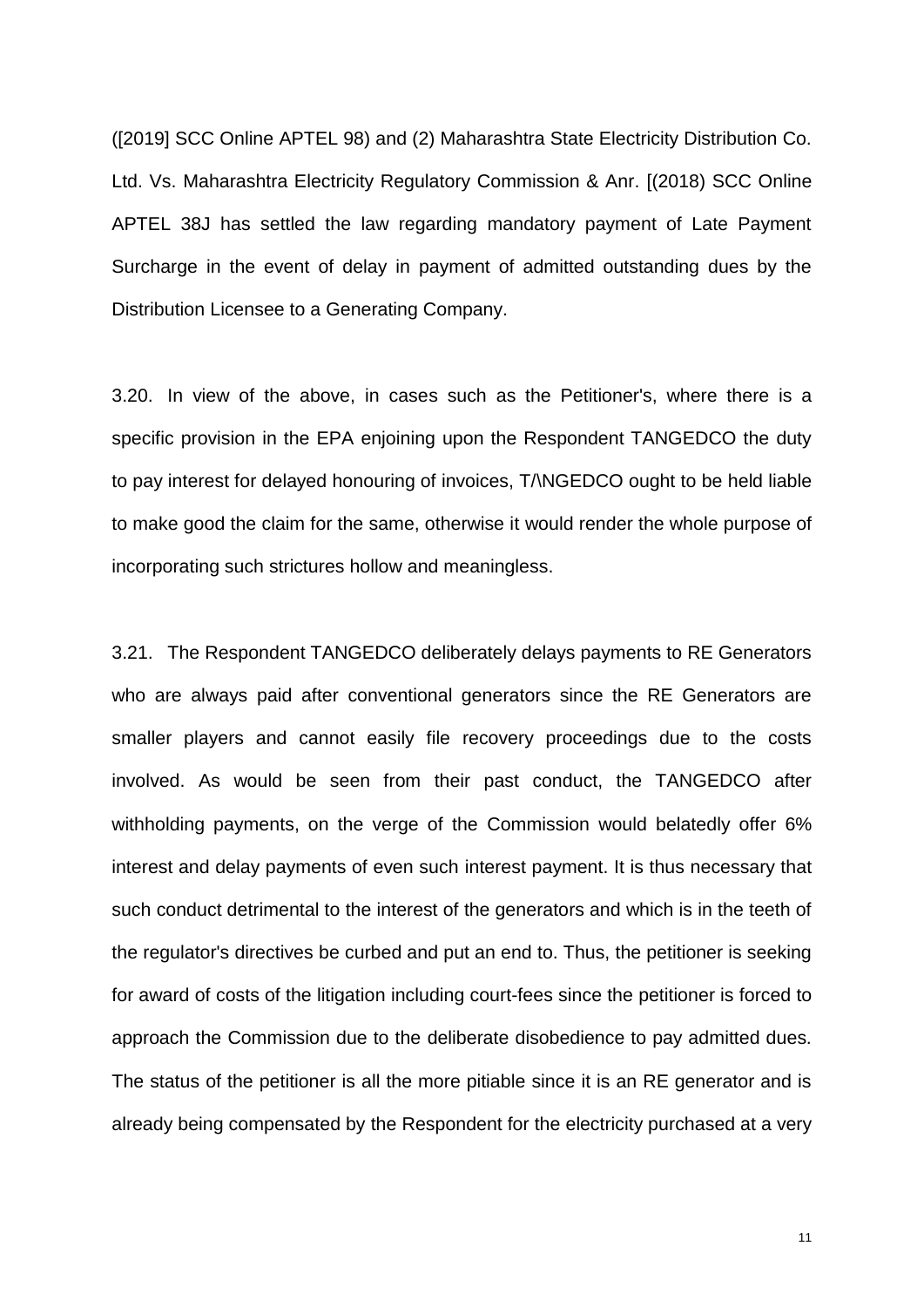low rate. Therefore, to not be paid even this low rate on time is wholly arbitrary and unexpected of a State controlled body such as the Respondent.

3.22. The petitioner has raised invoices for power supplied on a monthly basis as per the terms of the EPA. However, the Respondent has failed to pay the invoice amounts within the agreed timelines, thereby incurring liability to the interest on such belated payments where payments have been effected. The petitioner reserves its rights to enforce payments for the sums due under regular Invoices should there be any further delays. Despite the substantial delay, TANGEDCO has till date not made any payment of the interest on delayed payments till date. The petitioner is filing the present claim only for interest.

3.23. The default on part of the respondents to make payment for electricity supplied as per the terms of the agreement has made it difficult for the Petitioner to meet its commitments.

3.24. The Commission vide order dated 25.03.2019, in the case of Century Flours Mills v TANGEDCO D.R.P. No. 21 of 2013 has stated that the TANGEDCO is liable to make payment of interest on delayed payments at 12% per annum in the following manner:

*"From the above, it is clear that the petitioner is entitled for an interest of 1% per month i.e. 12% per annum for any delayed payment beyond 30 days. As such claim of the petitioner for interest at 12% as mentioned in Annexure "A" to the petition is correct. In view of the above, the petition is allowed. The respondents are directed to make the payments claimed by the petitioner after duly verifying the calculation within three months from the date of this order. "*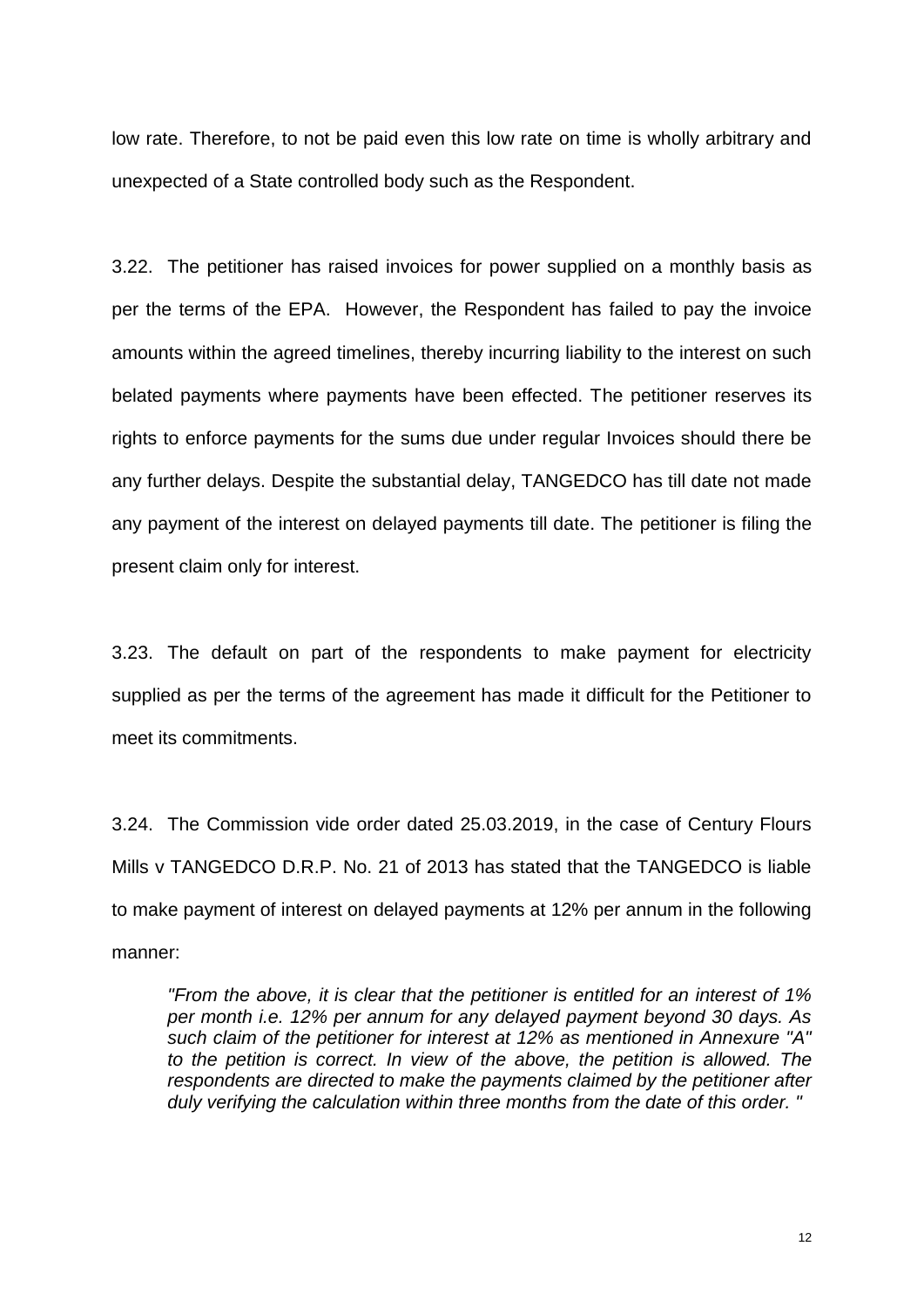3.25. As is evident TANGEDCO is due and liable to pay to the petitioner a sum of Rs.90,62,345/- (Rupees Ninety Lakhs Sixty Two Thousand Three Hundred and Forty Five Only) towards interest till 30.11.2021 on delayed payments in respect of WEGs.

3.26. The substantial delays in making payments by the respondent have caused severe difficulties for the petitioner in meeting the financial obligations towards banks and financial institutions. The interest on delayed payments is much lower than the payments the petitioner has to make to its banks / financial institutions under the term loans. The delay in payments by TANGEDCO has also hampered the petitioner's capacity to carryon its business.

3.27. The petitioner was initially attracted to the state of Tamil Nadu because of its geographical location which greatly favours wind energy generation and also by the policies of the state of Tamil Nadu and the respondents which was supportive of wind energy generation including the single window clearance system for establishing wind energy generation units. The failure of TANGEDCO to make payments promptly as per terms of the energy purchase agreements has adversely affected the petitioner's financial position and strained its finances. The current attitude of TANGEDCO not only affects the petitioner but would also have long term negative impact on the viability of the state of Tamil Nadu as most favored destination for investment in Renewable Energy, particularly Wind Energy Projects.

3.28. The petitioner is constrained to file the instant petition. The petitioner ought to be awarded the costs of the petition including court fees and legal expenses incurred.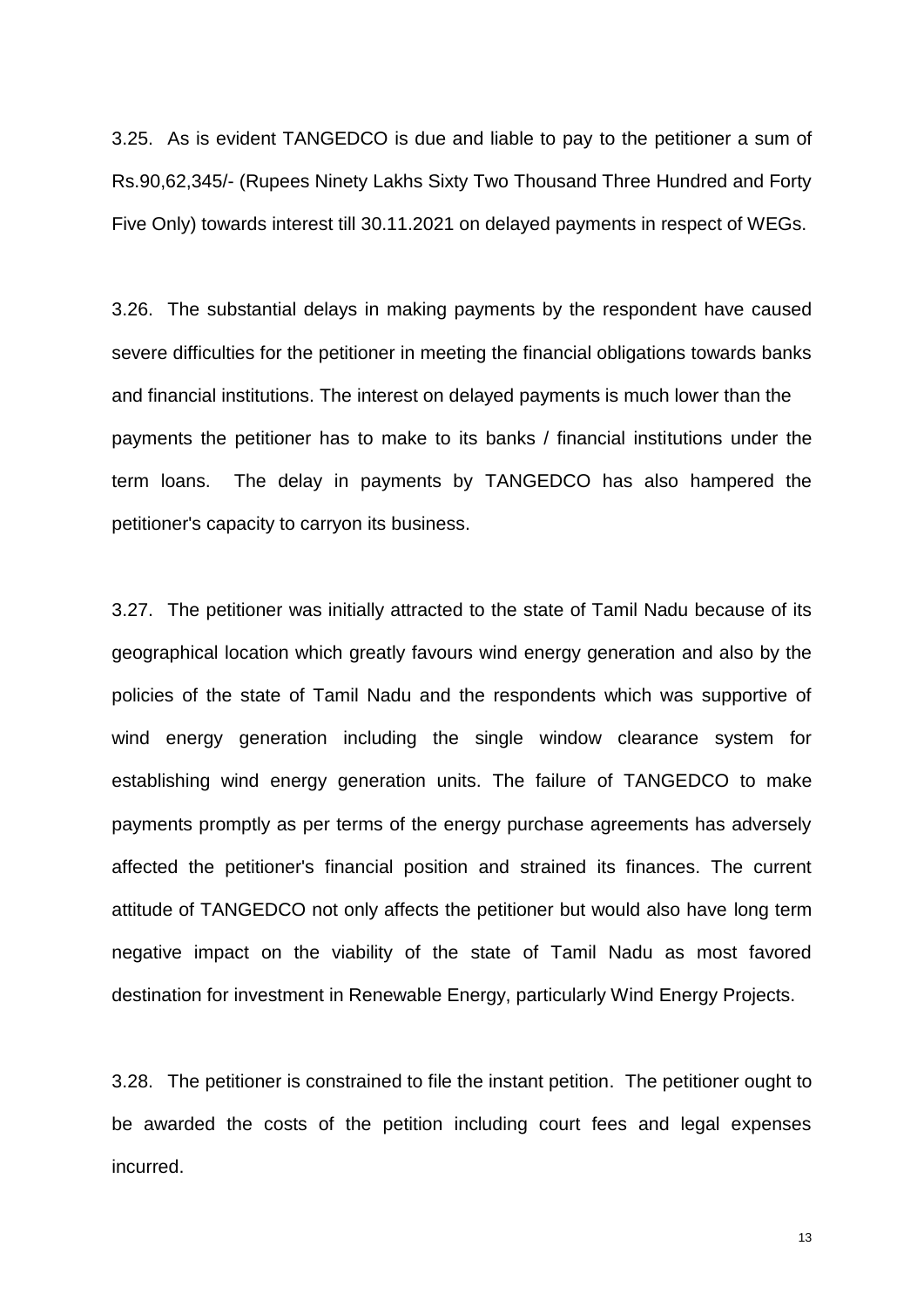3.29. The instant petition has been filed within the period of limitation as there has been no dispute raised, the EPA between the parties specifically contemplates amicable resolution and unfortunately, though the Respondent has never disputed the claims, it has not amicably resolved the issue, resulting in the petitioner having to file the present petition.

## **4. Contentions of the Respondent:-**

4.1 The 1 No. wind mill generator being WEG No:039224391639 was commissioned on 31.03.2010 having capacity of 1500 KW installed at Tirupur District.

4.2. The Commission had issued Comprehensive Tariff order on wind energy (Order No.1 of 2009 dated 20.03.2009) from where the relevant portion is extracted as follows:-

*Billing & Payment Condition:-*

- *(1) The wind Energy Generator shall raise a bill every month for the net energy sold after deducting the charges for start-up power and reactive power.*
- *(2) The Distribution Licensee shall make payment to the generator within 30 days of receipt of the bill. Any delayed payment beyond 30 days is liable for interest at the rate of 1% per month."*

4.3. The Wind energy Generator agrees that if the consumption of the wind mill is more than the generation during a particular month, such excess consumption shall not be allowed to be carried forward to next month and the billing shall be done on the same month at the per unit realization rate of HT industrial service as per tariff order in force.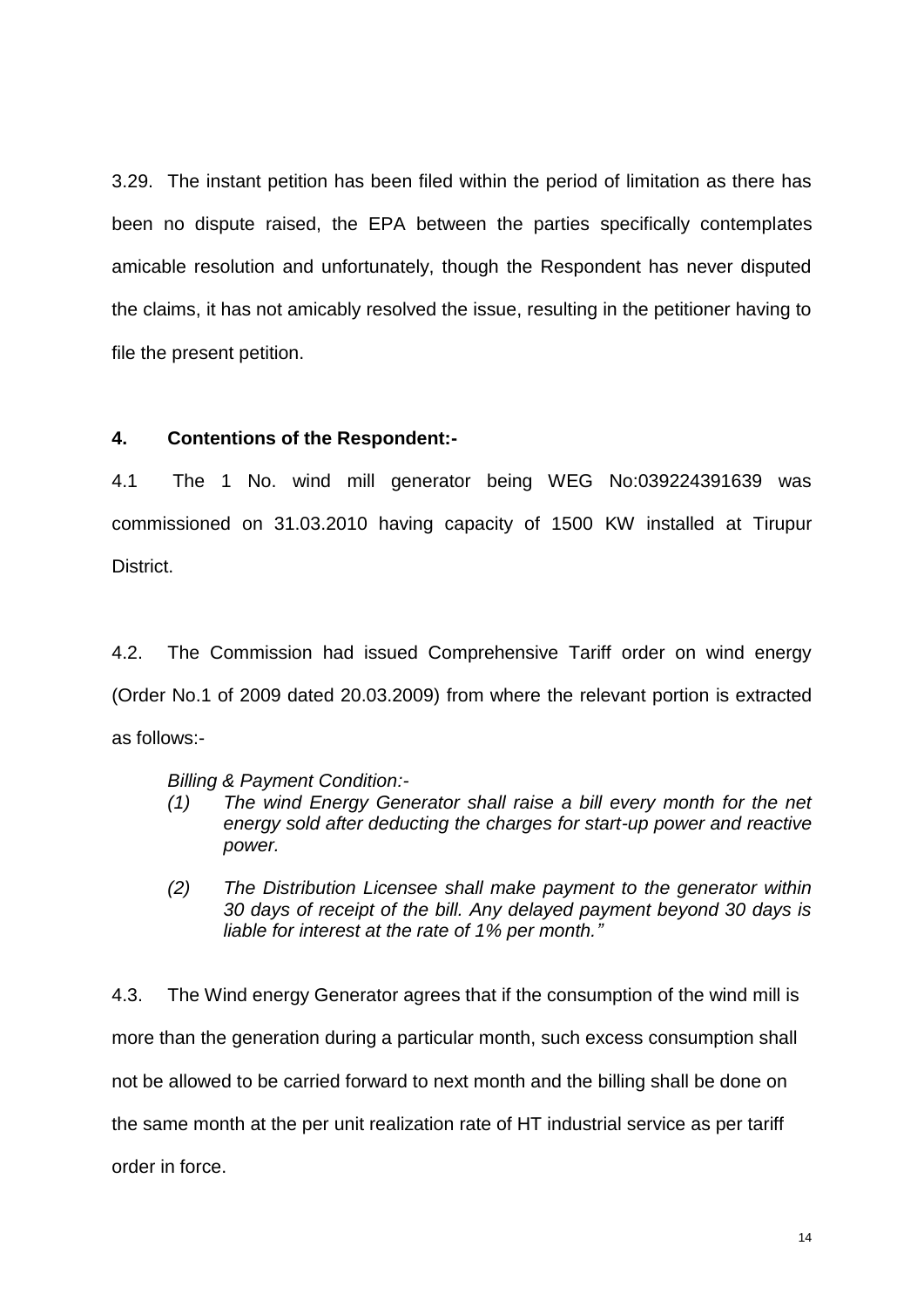4.4. Due to temporary shortage of power which may arise due to outage of generation plant grid disturbance etc TANGEDCO is in a position to purchase power at Higher rate from other sources, to maintain which leads to UPS critical financial crises and further not able to make payment within the time limit prescribed.

4.5. The monthly fund inflow of TANGEDCO through revenue from sale of power to its consumers is around Rs.3200 Crores and tariff subsidy from Government of Tamil Nadu is around RS.600 Crores per month. The monthly fund outflow towards the revenue expenditure is as below:-

| Payment for procuring fuel                | Rs.300 Crores   |
|-------------------------------------------|-----------------|
| Transportation of fuel                    | Rs.300 Crores   |
| Payment to power suppliers, both CGS and  |                 |
| Private generators                        | Rs.2000 Crores  |
| Payment to Central and State Transmission |                 |
| <b>Utilities</b>                          | Rs.300 Crores.  |
| Employees cost including pension          | Rs.650 Crores   |
| Repairs, Maintenance and administrative   |                 |
| expenses                                  | Rs.100 Crores.  |
| Interest and finance charges              | Rs.1000 Crores. |
| Repayment of loan by TANGEDCO             | Rs.500 Crores.  |
|                                           |                 |

For all the above expenditures, the total outflow is around Rs.5150 Crores. There is an average shortfall of about Rs.1360 Crores per month. Some payments are postponed and made as and when loans are received from REC/PFC/IREDA and other financial institutions.

4.6. In the above circumstances, releasing of huge payments to wind generators will be a difficult one. However efforts are being taken for releasing payments for one or two months. And moreover, paying or adjustment of Interest due every month will affect the cash inflow of TANGEDCO and payment of surcharge before payment of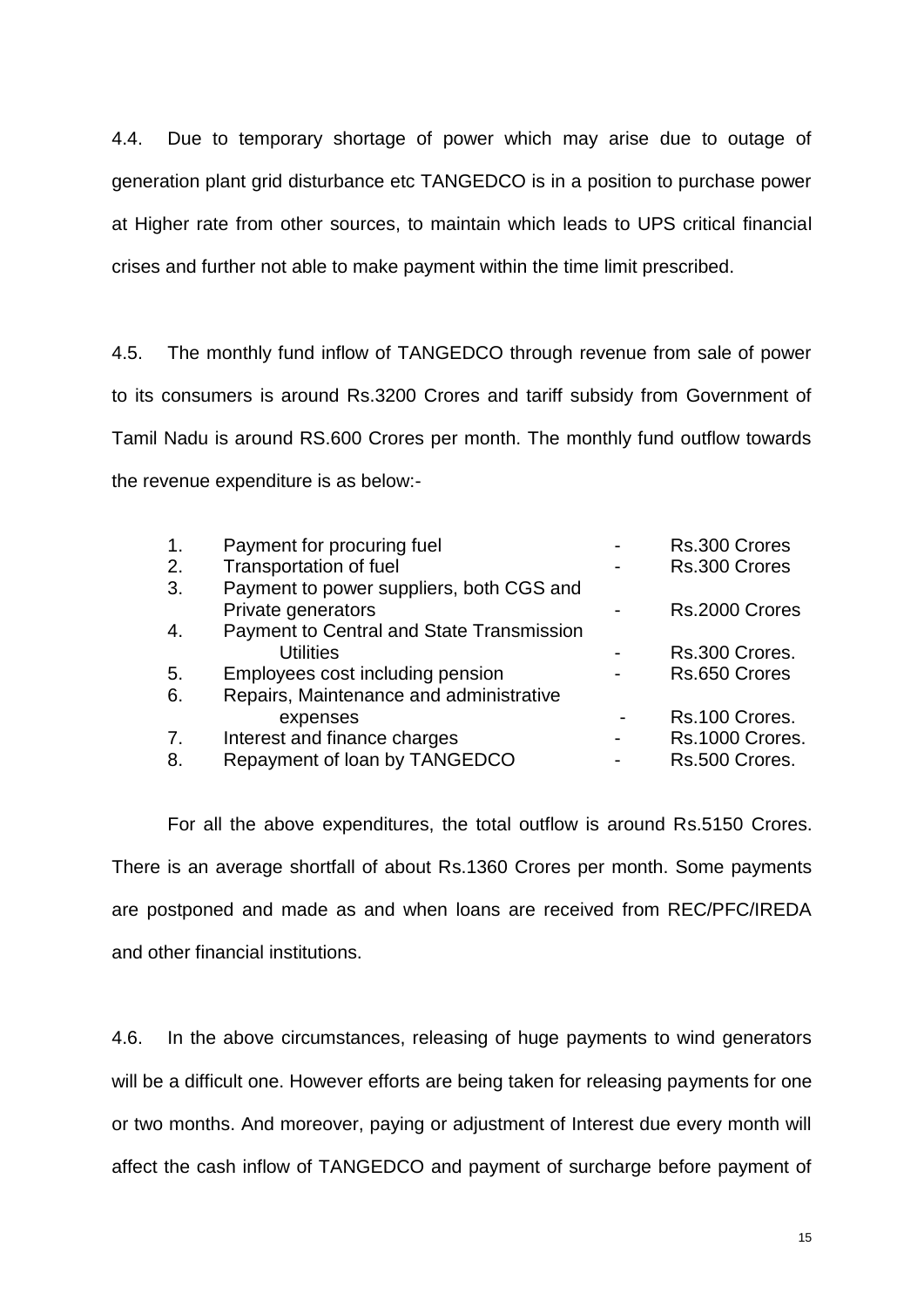the dues will not be a correct one under accounting principles. The wind mill payments for the period up to June 2020 have been released.

4.7. Due to Covid-19 pandemic, the revenue collections to TANGEDCO has also come down and with great hardship TANGEDCO is maintaining the payment of 50% to the Thermal generators under LTOA, MTOA and STOA for the months from March 2020 to June 2020. The Government of India has announced a financial assistance package to a tune of Rs.90,000 Crores through REC & PFC, and TANGEDCO has also requested assistance to tune of Rs.32000 Crores through Government of Tamil Nadu. For The generation period up to June 2020, 50% payment made on 26.03.2021and another 50% payment made on 30.09.2021. On receipt of the financial assistance the pending energy bills and bills on late payment will be cleared.

4.8. Due to Covid-19 pandemic, the Cash inflow of TANGEDCO has considerably reduced and hence there is some delay in making the payments. However action is being taken to clear the dues at the earliest.

4.9. In the meantime interest on delayed payment is the additional burden to be faced by the TNEB. The Commission confirmed the interest payment vide its order dated 17.04.2011 passed in MP NO.36 of 2010 and held that the TNEB is liable to pay interest at the rate of 1% per month to the Generator on the delayed payment.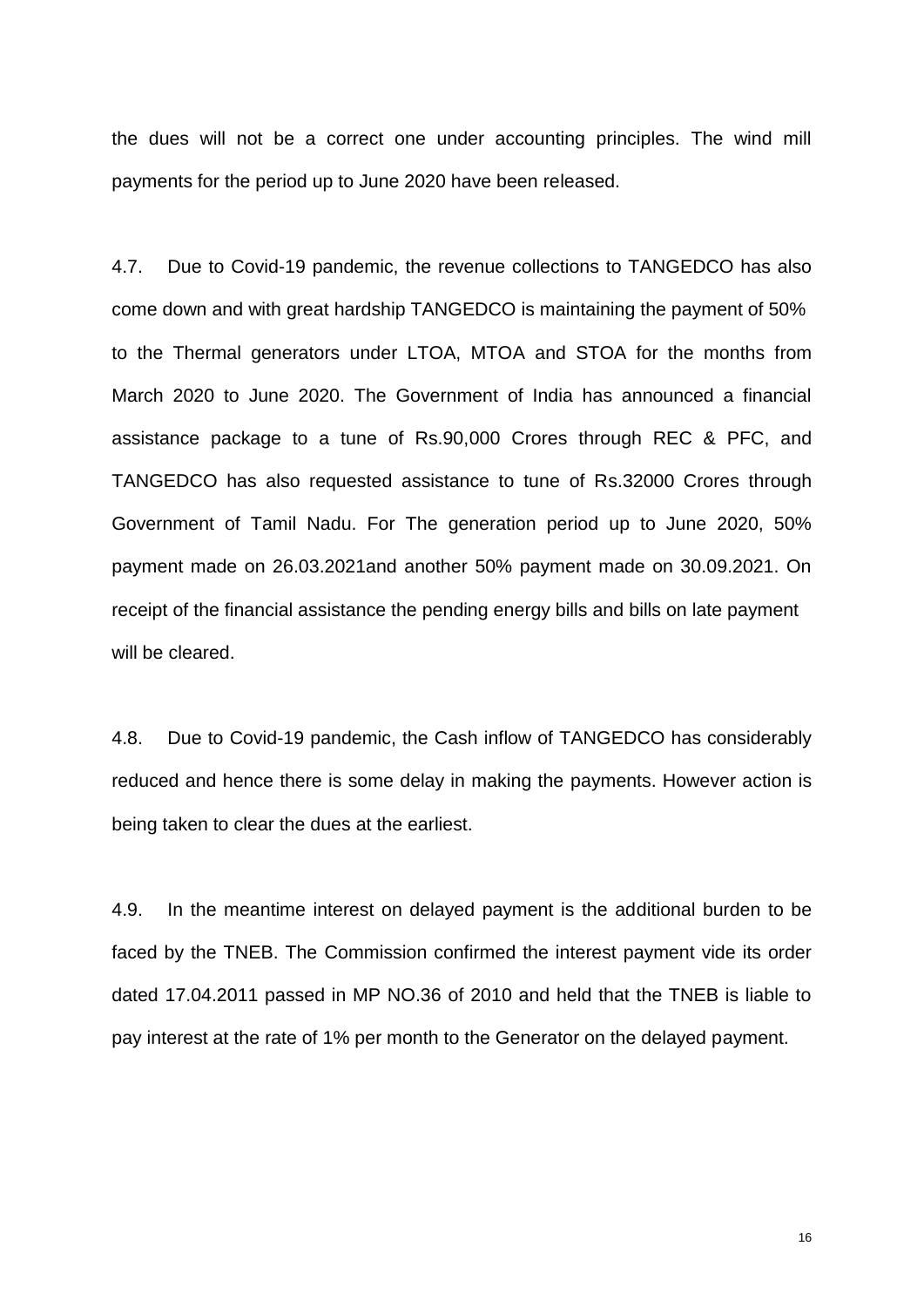4.10. Despite severe financial constraints faced by the TANGEDCO, sincere efforts are being made in clearing the pending bills of the wind energy generators as per seniority basis.

4.11. If the Commission directs the TANGEDCO to forthwith make payment of Interest of Rs.21,14,833/- for the past period from April 2018 to June 2020, it will adversely affect the fund flow of the respondents. Further similar placed generators and may also seek release of payment and it will lead to multiplication of litigations. This may lead to difficulty In releasing payment for Coal companies, Central Generating Plants, Other fuel suppliers, material suppliers and power Generators similar to the petitioner.

4.12. The Commission has decided the same set of facts as found in this DRP. The Commission had passed daily order on 17-12- 2019 in DRP No.27 / 2014 and 17/9/2019 in DRP No.7/2014 by ordering 6% p.a Interest on the payment from TANGEDCO. These findings may be considered and applicable to this petition also.

4.13. TANGEDCO is a Corporation company wholly owned by the Government of Tamil Nadu catering the need of the general public at large and would be put into irreparable losses grave prejudice, undue hardship and financial losses. In fact such losses will be transferred through in the future tariffs and subsequently be passed on to the end-consumers which affect public interest. In any case, for the sake of a company, public authorities under general public should not get suffered financially.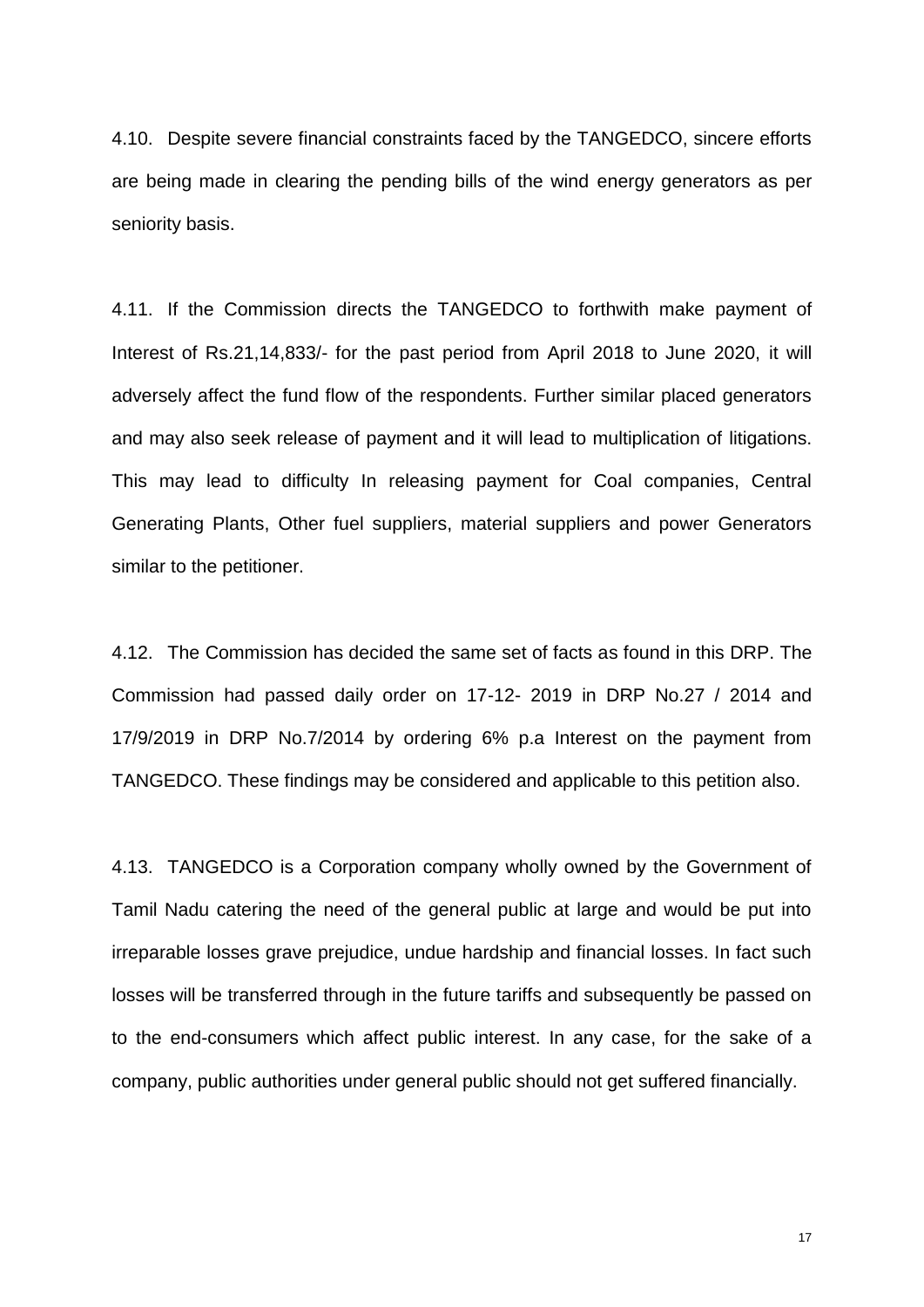### **5. Findings of the Commission:-**

5.1 This petition has been filed to pass an order directing the Respondents to forthwith make payment of a sum of Rs.90,62,345/- (Rupees Ninety Lakhs Sixty Two Thousand Three Hundred and Forty Five only) being the interest due and payable to the petitioner till 30-11-2021 against delayed payments made by TANGEDCO for power supplied and such further *pendent lite* interest as the Commission may deem fit from the date of filing till the date of realization and to direct the respondents to bear the costs of the instant petition including court fees and legal expenses and make payment of the said sum to the petitioner.

5.2. It is seen from the counter except for stating that there is a financial difficulty, no other reasons have been given to dispute the claim raised by the petitioner.

5.3. The financial difficulty cannot be allowed as a valid ground to avoid payment of principal and interest dues. Further, law is settled on the point that interest is payable on delayed payment and the respondent has to pay interest as per the contractual rate or as per the orders of the Commission, as the case may be. In this connection, the provisions of Tariff Order No.1 of 2009 dated 20-03-2009 issued by the Commission would be relevant:-

"*8.11.1. When a wind generator sells power to the distribution licensee, the generator shall raise a bill every month for the net energy sold after deducting the charges for startup power and reactive power. The distribution licensee shall make payment to the generator within 30 days of receipt of the*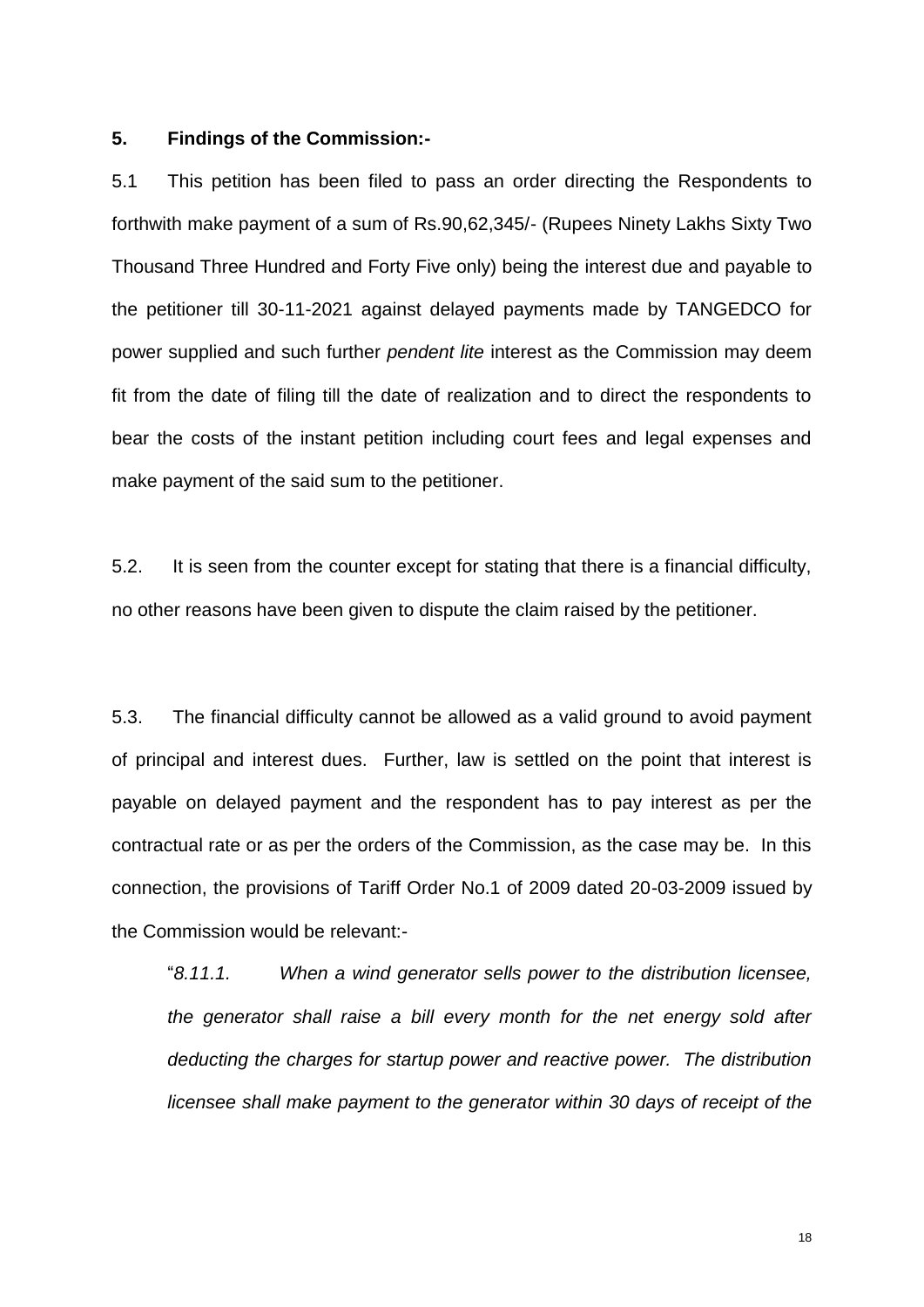*bill. Any delayed payment beyond 30 days is liable for interest at the rate of 1% per month."*

5.4. The Hon'ble APTEL, has also in its order dated 17-04-2012 in Appeal No.11 of 2012 has upheld the payment of interest on delayed payment to the wind energy generators and this order has also been upheld by the Hon'ble Supreme Court in CFC Vs. Narasinghadas Agarwal in Review Petition (Civil) No. 1606 of 2018 in Appeal No. 5465 of 2014 dated 16-08-2018.

5.5. In view of the above, the Respondent TANGEDCO is liable to pay 1% interest per month on delayed payment beyond 30 days as per the above Tariff Order on the balance amount that remains unpaid to the petitioner.

5.6. However, there is limitation factor which requires consideration and even though the same has not been raised in as defence, still it is for the Commission to examine the same as per settled legal position. It is seen that legal notice, email and letters have been sent by the petitioner to the respondent calling upon it to settle the dues. However, none of which evoked any response going by the records filed before the Commission. Hence, the present order is required to be passed on the basis of available records after determining the limitation factor. It is seen that the petition was filed before the Commission on 24-12-2021 and hence all claims in the present which become due before 25-12-2018 are barred by limitation. It is seen from Annexure "B" filed by the petitioner that five individual claims are barred by limitation. The date of receipt of payment from TANGEDCO being the last cause of action for the purpose of deciding the limitation factor, if the limitation factor is viewed on the basis of the date of receipt of payment in each case of invoice, the first five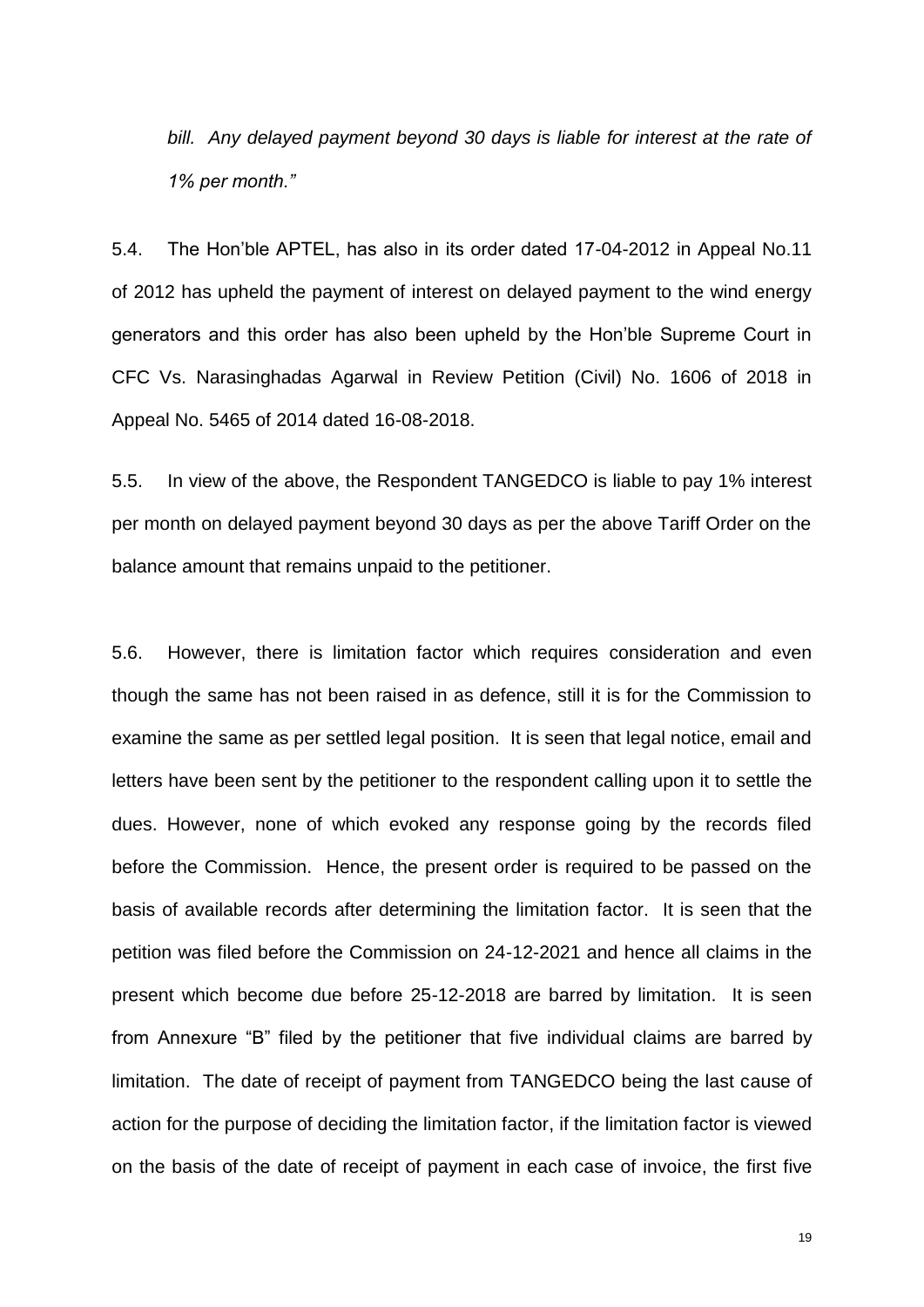invoices in the Annexure "B" are barred by limitation. The relevant invoices are tabulated below:-

### 2017-18 (E-739)

| S.             | Invoice  | Date      | Amount    | Credit | Due on    | Payment    | Delay        | Interest     |
|----------------|----------|-----------|-----------|--------|-----------|------------|--------------|--------------|
| No.            | No.      |           |           | Days   |           | Received   | $\mathsf{I}$ | $(p.a.)$ $@$ |
|                |          |           |           |        |           | on.        | Days         | 12%          |
| 1              | Bppl/E-  | 15-May-17 | 1,47,306  | 30     | 15-Jun-17 | 2-Feb.-18  | 232          | 11,236       |
|                | 739/01/  |           |           |        |           |            |              |              |
|                | 2017-18  |           |           |        |           |            |              |              |
| $\overline{2}$ | Bppl/E-  | 6-Jun-17  | 6,80,678  | 30     | 7-Jul-17  | 2-Feb.-18  | 210          | 46,995       |
|                | 739/02/  |           |           |        |           |            |              |              |
|                | 2017-18  |           |           |        |           |            |              |              |
| 3              | Bppl/E-  | 11-Aug-17 | 5,54,913  | 30     | 11-Sep-17 | $7-May-18$ | 238          | 43,420       |
|                | 739/03/  |           |           |        |           |            |              |              |
|                | 2017-18  |           |           |        |           |            |              |              |
| $\overline{4}$ | Bppl/E-  | 11-Aug-17 | 9,81,719  | 30     | 11-Sep-17 | 7-May-18   | 238          | 76,816       |
|                | 739/03A/ |           |           |        |           |            |              |              |
|                | 2017-18  |           |           |        |           |            |              |              |
| 5              | Bppl/E-  | 11-Aug-17 | 22,41,450 | 30     | 11-Sep-17 | $7-May-18$ | 238          | 1,75,386     |
|                | 739/04/  |           |           |        |           |            |              |              |
|                | 2017-18  |           |           |        |           |            |              |              |
|                | Total    |           | 88,78,930 |        |           |            |              | 3,53,853     |

Interest receivable as per Power Purchase Agreement @ 12% per annum

All the above invoices are to be excluded from the claim in view of limitation and in the result, the claim of Rs.3,53,853/- raised in those invoices stand excluded.

5.7. However, it is to be placed on record here that the Commission cannot, on its own, order reduction in payment of interest when the Tariff Orders provide for payment of interest @ 1% per month. It is for the parties to negotiate a settlement for reduction in interest, which of course, has not been done in this case. The Commission can pass orders only with reference to the statutory provisions and the agreement executed by the parties. Inasmuch as no attempt was made for waiver of interest to the extent of 50% as has been done in similar cases and even a counter